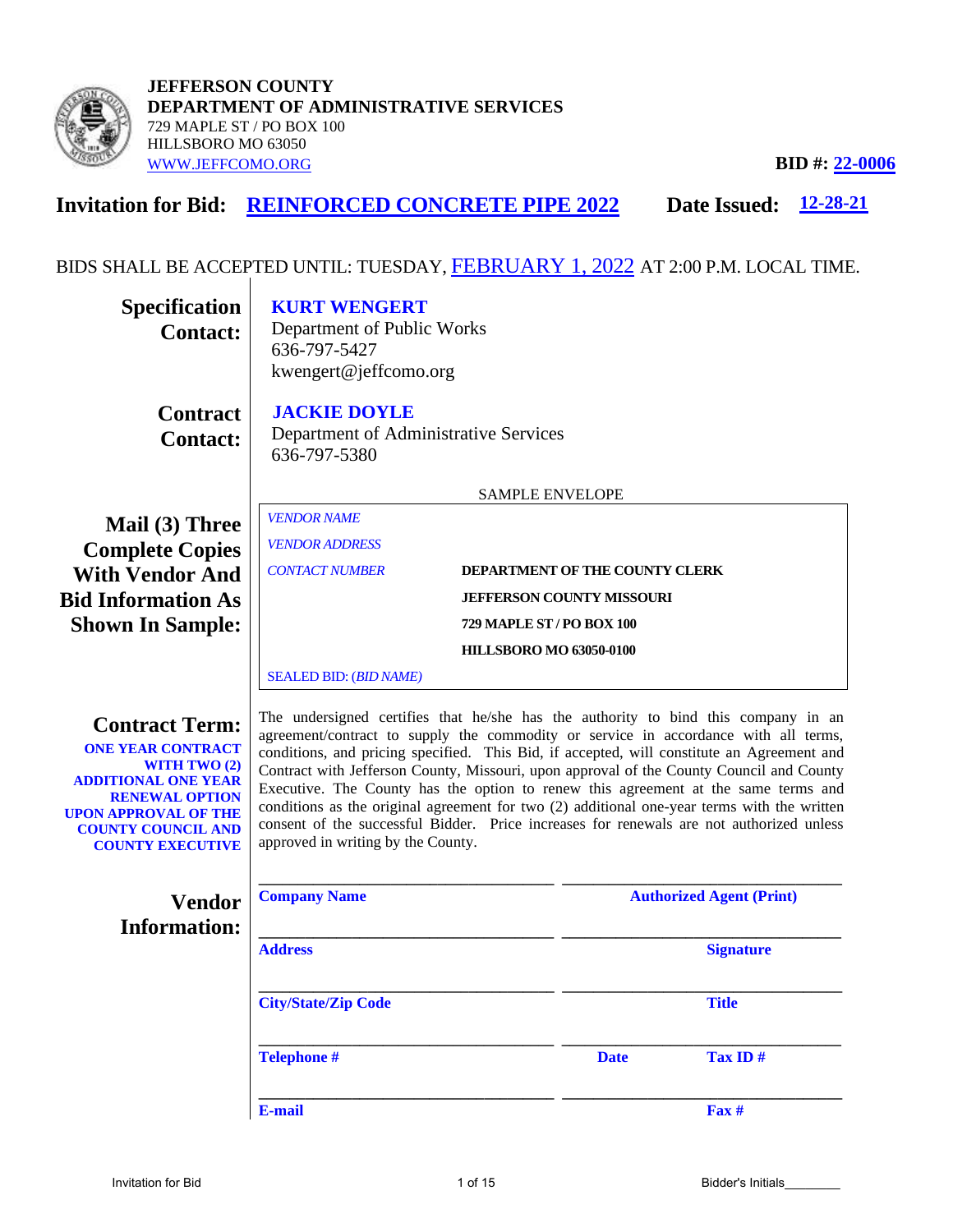# **TABLE OF CONTENTS:**

| <b>Legal Notice and Invitation for Bid</b>                  | Page 1  |
|-------------------------------------------------------------|---------|
| <b>Table of Contents</b>                                    | Page 2  |
| <b>Bid Requirements</b>                                     | Page 3  |
| <b>Bid Response and Contract</b>                            | Page 5  |
| <b>Affidavit</b>                                            | Page 9  |
| <b>Certification for Debarment, Suspension or Exclusion</b> | Page 11 |
| <b>Specifications</b>                                       | Page 12 |

# **\*REQUIRED DOCUMENTS\***

- **1. Current and valid Certificate of Insurance or binder showing required insurance coverage must be provided with each bid. (County must be added as additional insured if awarded)**
- **2a. Proof that Bidder does not owe delinquent real or personal property tax in Jefferson County (tax receipts for past 3 years)**

**Obtain receipts at http://jeffersonmo.devnetwedge.com**

- **\*Or\***
- **2b. A notarized affidavit, on company letterhead stating that the applicant does not own any real or personal property in Jefferson County, Missouri.**
- **3. A Notarized affidavit of work authorization and current business entity status with E-verification documentation. (pages 9 & 10)**
- **4. Agreement to be executed by the County upon approval by the County Council and County Executive. (Bidder is required to complete company information and execute signature)**
- **5. Cooperative Bid Form (last page)**
- **6. All pages of the Invitation for Bid/Request for Proposal must be used when submitting your bid/proposal response along with initialing each page with the bid/proposal. Additional information may be included separately.**
- **7. Bid deposits/bonds must be in the exact amount as stipulated in the bid. (if required)**

# **\*BIDS MAY BE REJECTED IF REQUIRED DOCUMENTATION IS NOT INCLUDED OR COMPLETED AT DISCRETION OF THE COUNTY**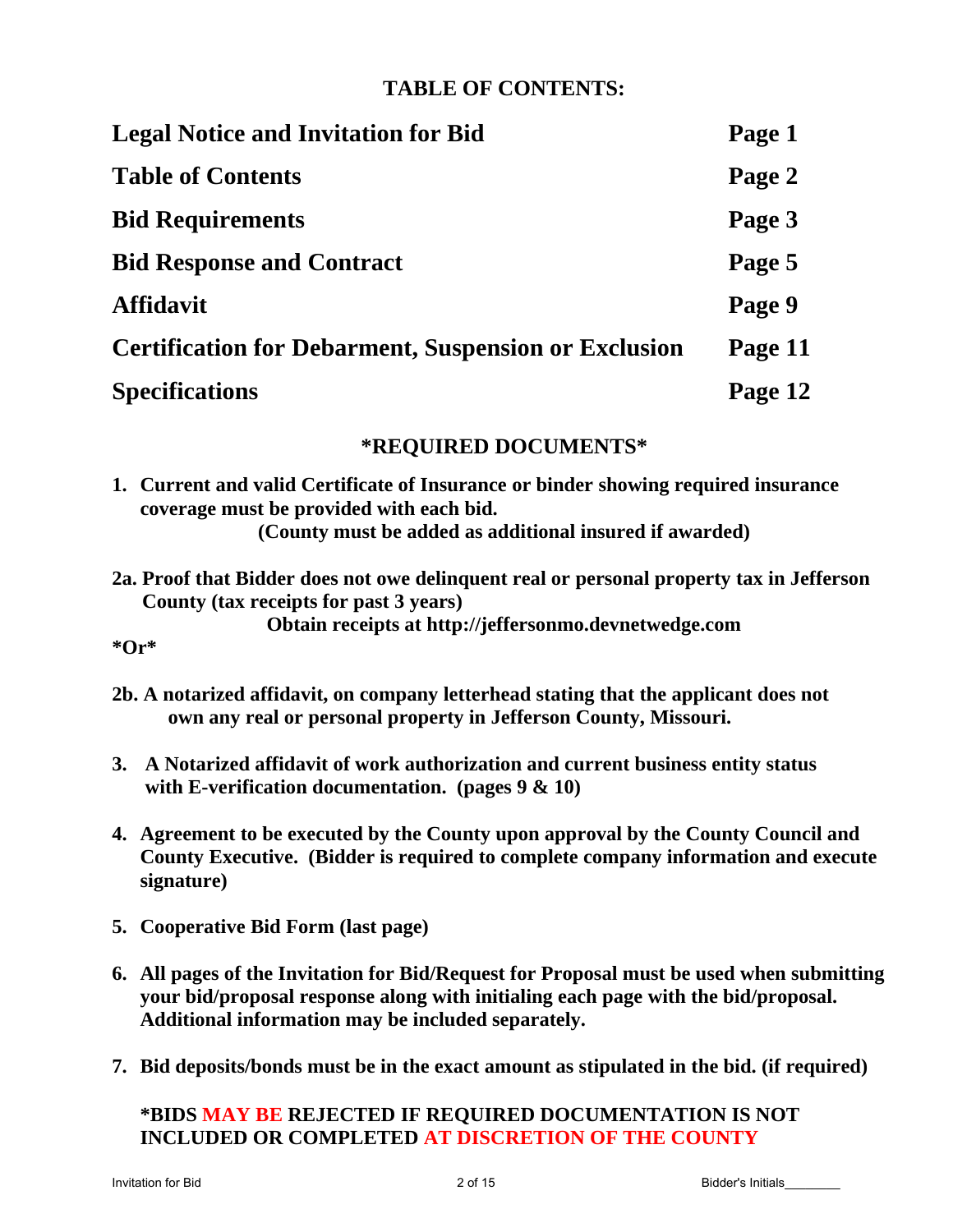#### **1.0 BID REQUIREMENTS Bidder shall initial all pages and return where the Bid Document denotes "BIDDER"S INITIALS: \_\_\_\_\_"**

#### **1.1 BID SUBMISSION:**

Submit bid form in original (one original) and two (two copies) with all specification pages, if applicable. No facsimile or electronic bids shall be accepted and shall be rejected. The Vendor prior to the submission deadline as stated on page 1 must submit all bids. Late bids will not be accepted and returned to the vendor unopened. The County reserves the right to request additional written or oral information from Respondents in order to obtain clarification. A fully executed Affidavit is required by Section 285.530 RSMo. and shall be submitted with the bid form. A copy of the Affidavit is attached hereto. Failure to execute the Affidavit shall result in the bid being rejected. Failure to comply with any provision, provide any required documentation, insurance forms or deposits or bonds in exact amounts or any other term or condition that is not in strict conformance shall result in the bid being rejected.

#### **1.2 BASIS OF BID AWARD:**

Award may be made on an item-by-item basis to the lowest and best Bidder(s) or award may be made to the lowest and best bid total, whichever provides the greatest value to the County from the standpoint of suitability to purpose, quality, service, previous experience, price, ability to deliver, or any other reason deemed to be in the best interest of the County. Quantities stated herein represent an estimate for the period stated. Orders shall be placed for actual requirements as needed. The County may reject any or all bids for any reason and may waive any informality. Bids submitted from a Missouri State Contract shall include a copy of the State Contract with the bid. Bid award does not constitute an order or obligation to order by the County. The issuance of a Purchase Order Number shall be construed as acceptance of a Contract with all terms, conditions, and prices firm during the length of the agreement terms.

#### **1.3 BID AWARD**:

It is further agreed that the Contract shall not be valid and binding upon the County until approved by the County Counselor, as to legal form and is subject to the Ordinances, Resolutions and Orders of Jefferson County, Missouri, and State and Federal Law. If no Bid or Bids have been awarded by the County Council within forty-five (45) days following the opening of the bids then all bids will be deemed Rejected.

#### **1.4 BID PREPARATION:**

- 1. Bidders are responsible for examination of drawings, specifications, schedules and instructions. Failure to do so will be at the Bidder's risk.
- 2. Each Bidder shall furnish the information required by the invitation. The Bidder shall sign all required documents. All deletions and erasures shall be initialed
- 3. Alternate bids for supplies or services other than specified shall not be considered unless authorized by invitation.
- 4. Bidder shall state a definite time for delivery of goods or for performance of services unless otherwise specified in the invitation for bid.
- 5. When specified, samples must be timely submitted and at no expense to the County.
- 6. Failure to adhere to all requirements may result in the response being disqualified as non-responsive.

#### **1.5 MODIFICATION OR WITHDRAWAL OF BIDS:**

Bids may be modified or withdrawn prior to the exact hour and date specified for receipt of bids, provided the modification or withdrawal is in writing and is delivered in the same manner as a bid submission.

#### **1.6 LATE BIDS:**

It is the responsibility of the Bidder to deliver his bid or bid modification on or before the date and time of the bid closing to the Department of the County Clerk. Bids received late will be rejected and returned unopened to the Bidder.

#### **1.7 BID DEPOSITS/BONDS:**

Bid Deposits/Bonds are not required unless specified in the specifications. Bid deposits/Bonds must be in the exact amount as stipulated in the bid.

#### **1.8 MATERIAL AVAILABILITY:**

Bidders must accept responsibility for verification of material availability, product schedules and other pertinent data prior to submission of bid and delivery time. It is the responsibility of the Bidder to notify the County immediately if the materials specified are discontinued, replaced, or not available for an extended period of time. All materials ordered by the County, shall be as needed. A sample of materials may be requested.

#### **1.9 ALTERNATE BIDS:**

Alternate Bids for items will be accepted except when stated "**NO SUBSTITUTIONS".** Bidders must submit complete specifications on all alternate bids with the bid form. Alternate bids without complete specifications may be rejected. Alternate bids and exceptions to bid clauses must be clearly noted on the bid form. The County may accept or reject alternate bids; whatever is most advantageous to the County.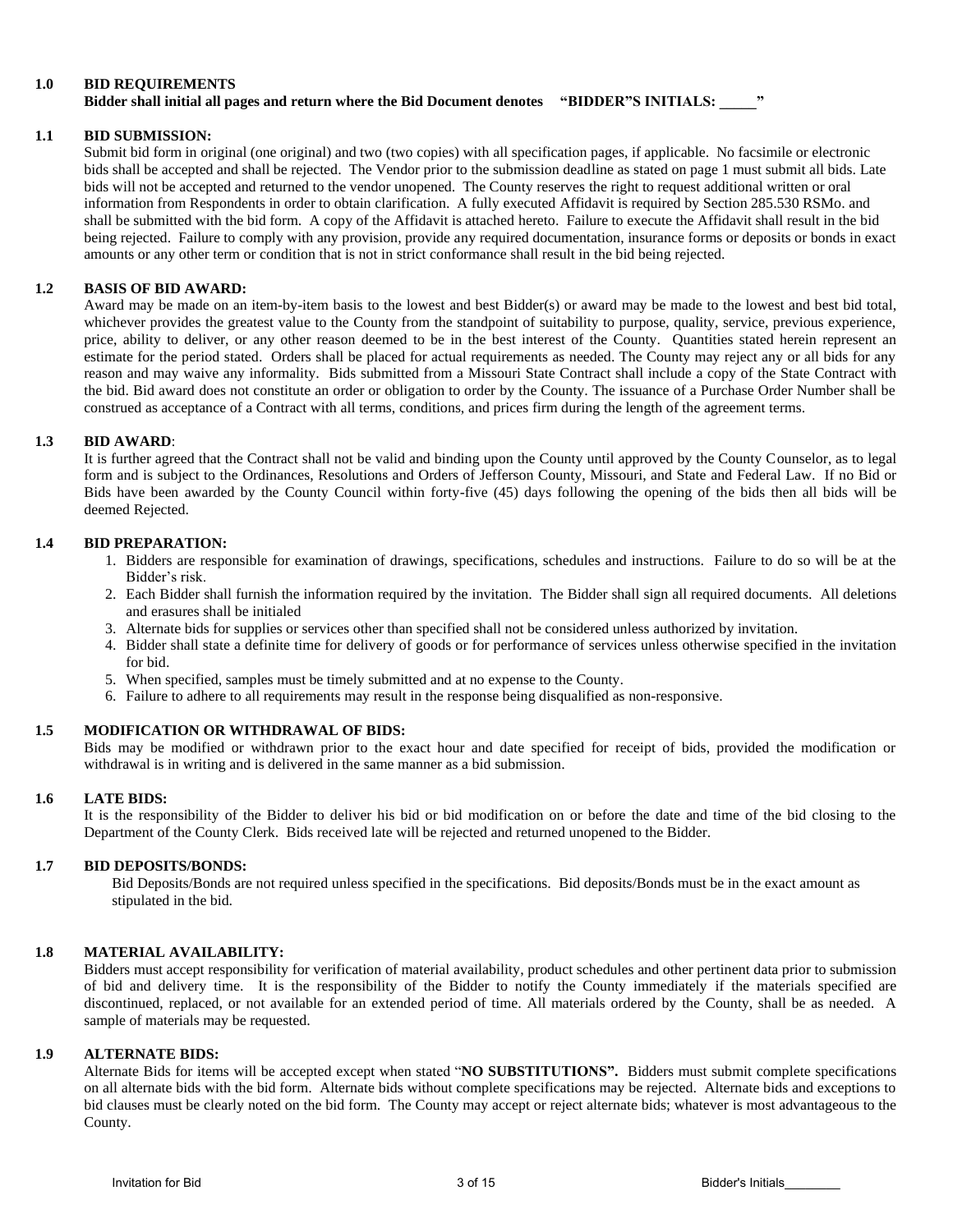#### **1.10 INCORPORATION OF DOCUMENTS:**

The terms of the Bid Invitation, Bid Specifications, Bid Form are and shall be incorporated into the contract as if fully setout therein. The Bid, if accepted and approved by the County Council and County Executive shall constitute the terms of a Contract or Agreement with Jefferson County, Missouri, subject to any further Amendments, Memoranda or other documents or specifications which must be set forth in writing and signed by all parties.

#### **1.11 ADDENDA:**

Addenda to bid specifications are incorporated by reference as if fully setout herein. It is the responsibility of the vendor to insure and verify that they are in receipt of and completed all attached addenda prior to submission of bid forms. Verification is made by contacting the Office of Contracts and Grants at (636) 797-5380, or by reviewing the County Web Site. [\(www.jeffcomo.org\)](http://www.jeffcomo.org/).

#### **1.12 INSURANCE:**

The Vendor/Contractor shall purchase and maintain insurance with an insurance company licensed to do business in the State of Missouri or in the state where the vendor is incorporated or otherwise licensed to do business and which shall remain, at all times during the term of any contract with the County, in full force and effect. Preference will be given to a Vendor/Contractor who provides insurance with an insurance company licensed to do business in the State of Missouri, but in any event said Vendor/Contractor shall provide said insurance at its own expense. Such insurance shall be provided as will protect the Vendor/Contractor from claims which may arise out of or result from the Vendor/Contractor's execution of the work, whether such execution be by himself, his employees, agents, or by anyone for whose acts any of them may be liable. If any such work covered by the Contract is to be performed on County owned or leased premises, the Vendor agrees to carry liability and workman's compensation insurance, satisfactory to the County, and to indemnify the County against all liability, loss, and damage arising out of any injuries to persons and property caused by the Vendor, his sub-contractors, employees or agents. The insurance coverage shall be such as to fully protect the County and the general public from any and all claims for injury and damage resulting by any actions on the part of the Vendor/Contractor or its' forces as enumerated above. All policies must name the County as an additional insured and provide for thirty (30) days written prior to any material changes or cancellation. Any disputes regarding a breach, insurance amounts, liability, coverage, lapse or otherwise shall be litigated in the Circuit Court of Jefferson County, Missouri and the same shall be incorporated into any Contract agreed to by the parties.

THE COUNTY REQUIRES A CURRENT AND VALID CERTIFICATE OF INSURANCE OR BINDER SHOWING REQUIRED INSURANCE COVERAGE MUST BE PROVIDED WITH EACH BID. JEFFERSON COUNTY MUST BE ADDED AS AN ADDITIONAL INSURED AFTER AWARD OF THE BID. ANY LAPSE IN INSURANCE COVERAGE OR CANCELLATION THEREOF BY THE CONTRACTOR OR SUB-CONTRACTORS DURING THE TERMS OF THE CONTRACT SHALL IMMEDIATELY BE DEEMED A MATERIAL BREACH UNDER THE TERMS OF ANY CONTRACT.

#### A. ( X )Required ( ) Not Required **Comprehensive General Liability Insurance**

The Vendor/Contractor shall maintain and keep in full force and effect during the terms of this Contract such comprehensive general liability insurance as shall protect them from claims which may arise from operations under this Contract, whether such operations be by themselves or by anyone directly or indirectly employed by them. The amounts of insurance shall be not less than \$1,000,000.00 combined single limit for any one occurrence covering both bodily injury and property damage, including accidental death.

#### B. ( X )Required ( ) Not Required **Professional Liability Insurance**

The Vendor/Contractor shall provide the County with proof of Professional Liability Insurance, which shall protect the County against any and all claims, which might arise as a result of the operation of the Vendor/Contractor in fulfilling the terms of this Contract during the life of the Contract. The minimum amounts of such insurance will be \$1,000,000.00. Should any work be subcontracted, these limits will also apply.

#### C. ( X )Required ( ) Not Required **Worker's Compensation Insurance:** per Missouri Revised Statutes Chapter 287

The Vendor/Contractor or his sub-contractor or contractors, shall maintain and keep in force of this Contract such worker's compensation insurance limits as required by the statues of the State of Missouri and Employer's Liability with limits no less than \$500,000.00.

#### **1.13 BID SUBMISSIONS**

Bids submitted on separate forms are NOT acceptable unless specified in the Bid Document. Failure to complete bid forms to the satisfaction of the County may result in rejection of your bid. It is the responsibility of each Bidder before submitting a bid to examine ALL documents thoroughly, and request written or oral interpretation of clarifications soon after discovering any conflicts, ambiguities, errors, or omissions in the bidding documents. Request for clarification must be received prior to bid openings.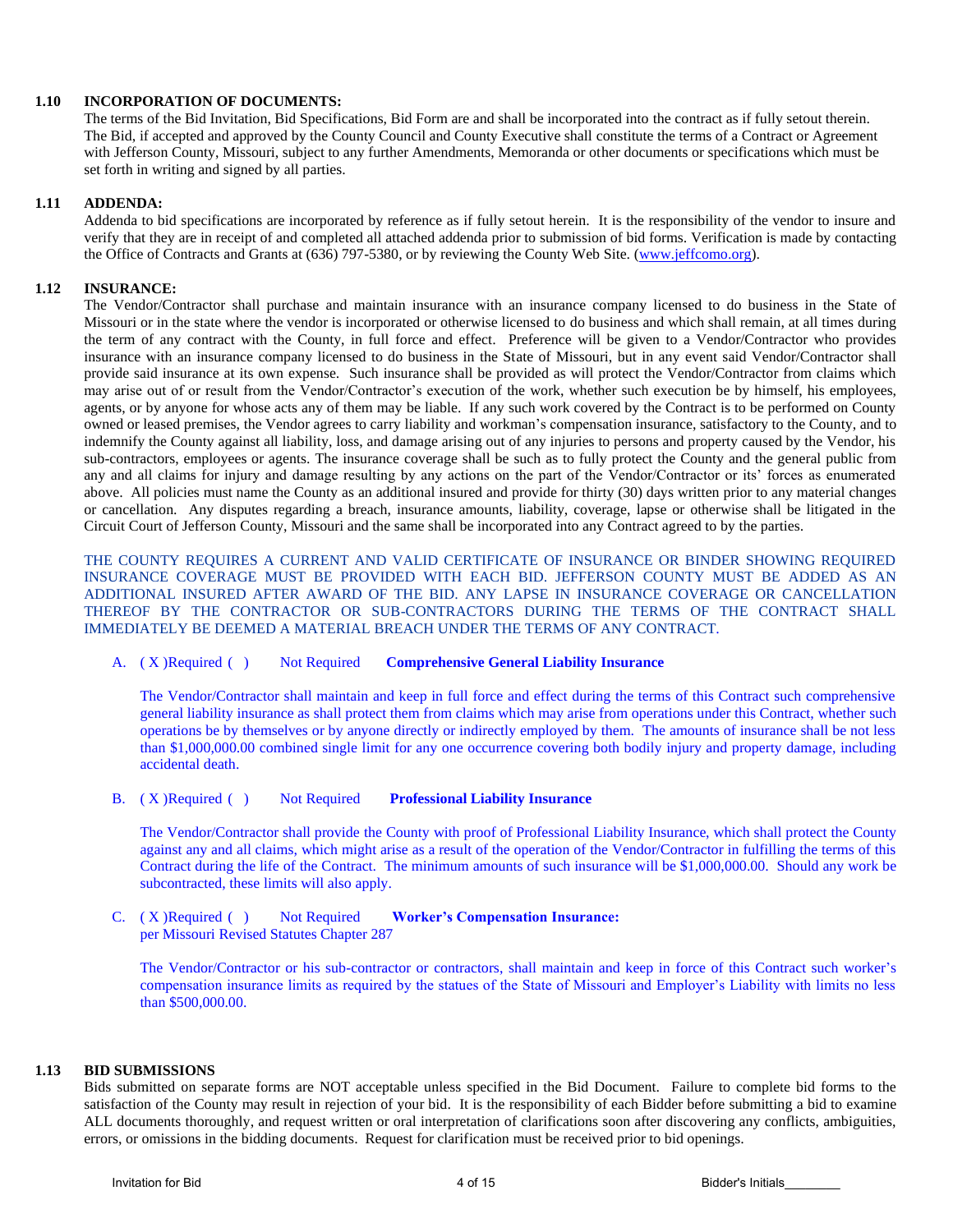#### **1.14 BID OPENINGS**

Bids will be publicly opened and read aloud at the time indicated on page 1. The Bidders and the public are invited but not required to attend the formal opening of the bids. No decisions relating to the award of a contract or agreement will be made at the opening.

#### **1.15 BID TABULATIONS**

Bid Tabulations are not available for 5 to 7 business days following the Bid Opening. Bid submissions are open for public review at the time of the Bid Opening. Bid tabulations are posted on the County's web-site address, [www.jeffcomo.org.](http://www.jeffcomo.org/) **NO COPIES** of bid tabulations are sent to vendors.

#### **2.0 BID RESPONSE AND CONTRACT**

#### **2.1 BIDDER REPRESENTATIONS:**

The Bidder, by executing the Bid form certifies that:

- A. The bid complies with Invitation for Bid form and Bid Specifications.
- B. Bidder is not debarred or suspended from participation in Federal Assistance programs.

#### **2.2 TAXES:**

No bid or proposal shall be awarded by Jefferson County unless the prospective Bidder provides proof that the Bidder does not owe delinquent real or personal property taxes to Jefferson County. The prospective Bidder is required to provide proof in the form of an original paid tax receipt issued by the Jefferson County Collector or a verified affidavit stating that the applicant does not own any real or personal property in Jefferson County. Tax receipts for the past 3 years are required and may be obtained at <http://jeffersonmo.devnetwedge.com/> or a notarized affidavit stating that the applicant does not own any real or personal property in Jefferson County on company letterhead.

**Section 135.040 of the Jefferson County Code of Ordinances (Ord. No. 10-0411) requires that no bid or proposal shall be awarded by Jefferson County unless the prospective Bidder provides proof that the Bidder does not owe delinquent real or personal property, or that the Bidder does not own any real or personal property in Jefferson County. All delinquent real or personal property taxes shall be paid, in-full, prior to the award of any bid, or proof shall be provided that the Bidder does not own any real or personal property in Jefferson County prior to the award of any bid. Jefferson County considers that the failure to pay any and all real or personal property taxes due Jefferson County, Missouri, the failure to report all real or personal property owned, held or used in Jefferson County, the failure to provide proof thereof, and/or the failure to keep said tax bills current shall be deemed a material breach of the contract and will subject the contract to immediate cancellation. All taxes, due and owing, must be paid in full at the time the bid is awarded by Jefferson County and remain paid during the entire term of the contract unless the prospective Bidder provides proof that the Bidder does not own real or personal property in Jefferson County. This requirement shall not apply to the award of bids for projects which are funded in whole or in part by Federal funds.**

#### **2.3 CERTIFICATION OF INDEPENDENT PRICE DETERMINATION:**

- A. The prices in the bid shall be independently determined, without consultation, communication, or agreement for the purpose of restricting competition as to any matter relating to price with any Bidder or other person.
- B. Unless otherwise required by law, the prices shall not have been knowingly disclosed by the Bidder prior to opening.
- C. No attempt has been made or will be made by the Bidder to induce any other person or firm to submit or not to submit a bid.

#### **2.4 PRICE (Public Works Agreements Only):**

The price(s) specified in this bid shall be firm through the first thirty (30) days following the date of approval of the Agreement by the County or if the Agreement will commence at a date later than its approval by the County then prices shall be firm through the first thirty (30) days following commencement of the Agreement. Thereafter, Bidder may submit, to the County's Director of Public Works, on a monthly basis, a list or schedule describing any price adjustments to the prices submitted as part of the response to the Invitation for Bid. The County's Director of Public Works, or his designee, may, upon receipt of any such list or schedule, terminate the Agreement, in whole or in part, when in the sole discretion of the Director or his designee, any such price adjustments are too great. Any such termination shall be subject to the thirty (30) day written notice provisions of Section 2.16.A of this Agreement. The Bidder represents prices specified in the bid do not exceed current selling price for the same or substantially similar good or service, and are the same as or lower than other prices charged to the Bidder's most favored customer. In the event the stated prices are determined to be higher than the prices for which Supplier has sold the items, or services, to others, this contract price shall be reduced accordingly, this shall apply to original or later scheduled bid. **Bid prices are ALL INCLUSIVE: (Shipping, Handling, Delivery, and Assembly to locations specified by the County).**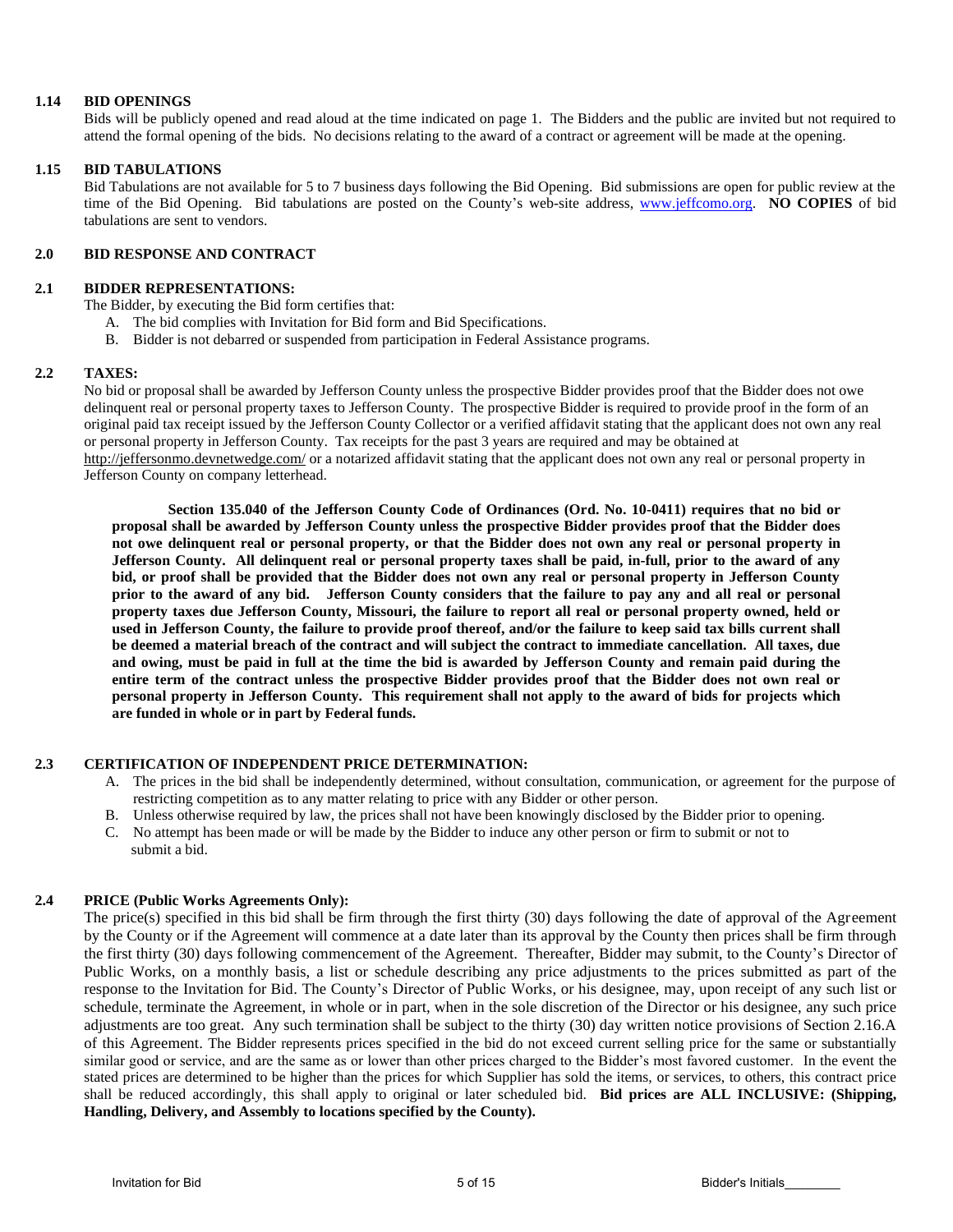#### **2.5 MISSOURI DOMESTIC PRODUCT PROCUREMENTACT:**

Bidder represents that the goods provided comply with Sections 34.350 to 34.359, RSMo., known as the Domestic Product Procurement Act. The Act encourages the purchase of products manufactured or produced in the United States, State of Missouri, and Jefferson County, Missouri. Bidder shall include proof of compliance with the Act with the bid when requested.

#### **2.6 NON-EXCLUSIVE AGREEMENT:**

The contractor shall understand and agree that the contract shall not be construed as an exclusive agreement and further agrees that the County may secure identical and/or similar services or products from other sources at anytime in conjunction with or in replacement of the contractor's services.

#### **2.7 DEFINITIONS:**

- A. The term "County" means the Jefferson County, Missouri and its designated representatives.
- B. The term "Vendor" means Supplier, Contractor, and Seller and includes designated representatives.
- C. The term "IFB" means Invitation for Bid.
- D. The term "Agreement/Contract means Binding Agreement, Contract, Request for Purchase, Order.

#### **2.8 INSPECTION, ACCEPTANCE AND APPROVALS:**

Goods shall at all times and places, including the period of manufacture, are subject to inspection and test by County. County will accept or give notice of rejection of goods delivered within a reasonable time after receipt. Acceptance shall not waive any warranty. All goods supplied are subject to final inspection and acceptance by County notwithstanding payment, prior inspections or approvals. County may require prompt replacement or correction of rejected goods at Supplier's expense, including a reduction in price for rejected goods. Supplier shall not resubmit rejected goods to County without prior written approval and instructions from County. In addition, Supplier shall identify resubmitted goods as previously rejected. Supplier shall provide and maintain a quality assurance and control system acceptable to County.

#### **2.9 WARRANTY:**

Unless otherwise agreed to in writing by the parties, Supplier warrants that items ordered to specifications will conform thereto and to any drawings, samples or other descriptions furnished or adopted by County, or, if not ordered to specifications will be fit and sufficient for the purpose intended, and that all items will be new, merchantable, of good material and workmanship, and free from defect. Such warranties, together with Supplier's service warranties and guarantees, if any, shall survive inspection, test, acceptance of, and payment for the items and shall run to County and its assigns. Except for latent defects, the County shall give notice of any nonconformity to the Supplier within one (1) year after acceptance. County may return for credit or require prompt correction or replacement of the defective or non-conforming goods or have the defective good corrected or replaced at Supplier's expense. Return to Supplier of any defective or non-conforming goods and delivery to County of any corrected or replaced goods shall be at Supplier's expense. Defective or nonconforming items shall not be corrected or replaced without written authorization by County. Goods required to be corrected or replaced shall be subject to the provisions of this clause and the clause hereof entitled "Inspection, Acceptance and Approvals" in the same manner and to the same extent as goods originally delivered under this contract.

#### **2.10 PAYMENT:**

County will pay Supplier for goods upon delivery to, submission of certified invoices with attached tipping fee receipts and acceptance. The County will not be responsible for articles or services furnished without a purchase order. Price is tax-exempt.

### **2.11 CHANGE ORDER:**

County may make changes within the general scope of this contract. If any such changes cause an increase or decrease in the cost of or the time required for the performance of any part of the work, whether changed or not changed by any such order, an equitable adjustment shall be made in the price or delivery schedule or both, and any change order shall be in writing. Any claim by a Supplier for adjustment under this clause shall be asserted within fifteen (15) days from the date of receipt of this written order directing the change, provided, however, County, if it decides that the facts justify such action, may receive and act upon such claim asserted at any time prior to final payment.

#### **2.12 DELIVERIES:**

Deliveries shall be made in strict accordance with any delivery schedule contained in the bid specification or contract and in the exact quantity ordered. Failure to adhere to delivery schedule is reason for termination in accordance with the "termination" clause. Deliveries are to be made at locations specified by the County at time of Order.

#### **2.13 RESPONSIBILITY FOR SUPPLIES:**

Pursuant to Section 290.560 RSMo, Supplier/Contractor shall employ only Missouri laborers and laborers from nonrestrictive states except that other laborers may be used when Missouri laborers or laborers from nonrestrictive states are not available, or are incapable of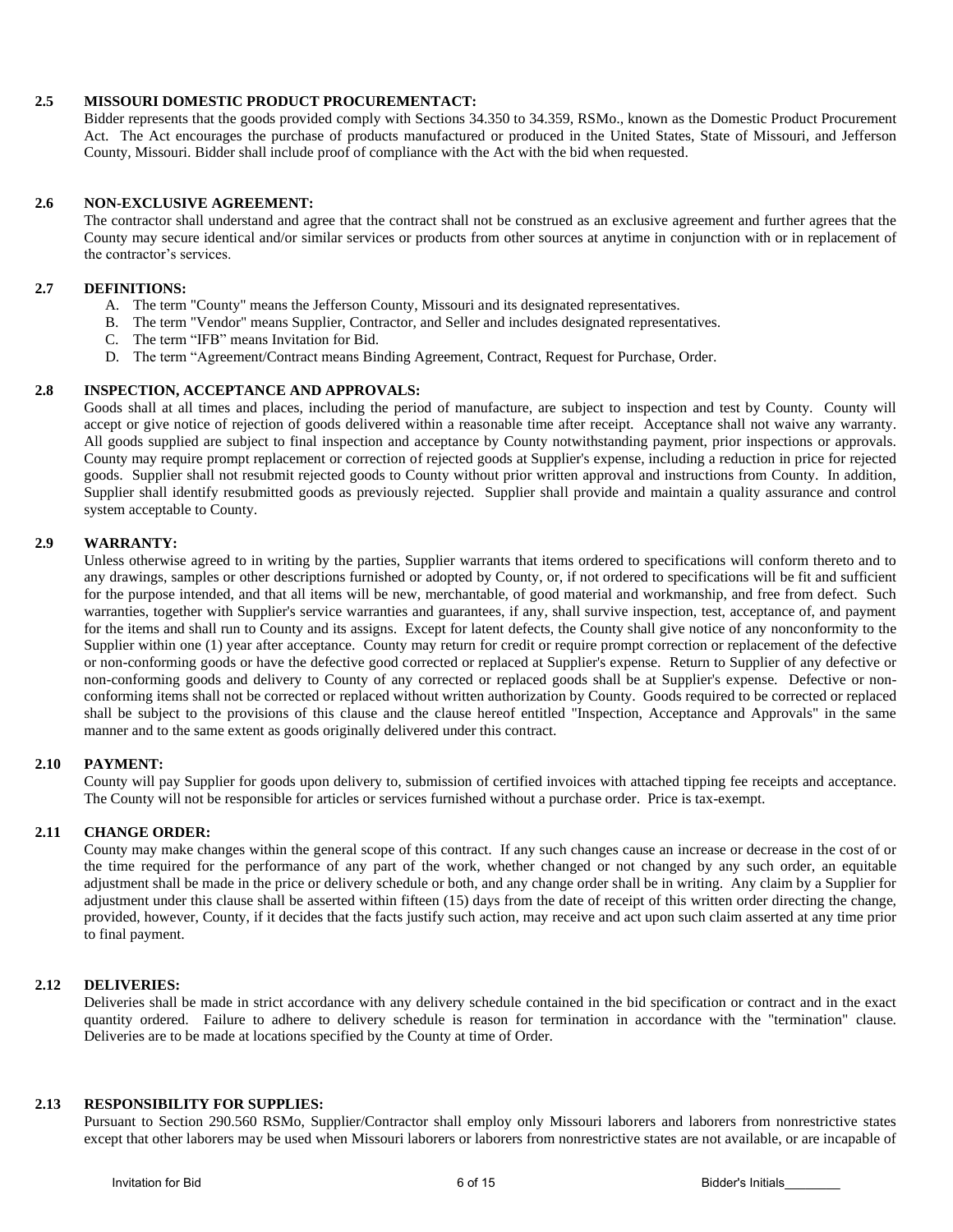performing the particular type of work involved, if so certified by the contractor and approved by the County. Except as otherwise provided, Supplier shall be responsible and bear all risks for loss and damage to goods until delivery at County's facilities, regardless of F.O.B. point, point of inspection or acceptance; and if the goods are rejected.

#### **2.14 SUBCONTRACTS:**

Supplier shall not enter into any subcontract(s) in excess of \$25,000 or 20% of this contract price; whichever is less, for any goods without County's prior written approval.

#### **2.15 CHOICE OF LAW:**

This bid and contract shall be governed and interpreted according to the laws of the State of Missouri. Venue for any court action shall be in Jefferson County, Missouri.

#### **2.16 TERMINATION:**

- A. General: Performance of work may be terminated by the County in whole, or from time to time in part, whenever County shall determine that such termination is in the best interests of County with a thirty (30) day written notice. The Vendor may terminate the Agreement/Contract upon a sixty (60) day prior notice in writing. In the event of any termination of the Agreement/Contract by the Vendor, the County may purchase such supplies and/or services similar to those terminated and for the duration of the Agreement/Contract period the Vendor will be liable for all costs in excess of the established contract pricing.
- B. Bankruptcy or Insolvency: In the event bankruptcy proceedings are commenced by or against Supplier or under any provisions of the United States Bankruptcy Act or for the appointment of a receiver or trustee or a general assignment for the benefit of creditors of either party, County shall be entitled to terminate without further cost or liability. The County may cancel the Agreement/Contract or affirm the Contract and hold the Vendor responsible for damages.
- C. **Section 135.040 of the Jefferson County Code of Ordinances (Ord. No. 10-0411) requires that no bid or proposal shall be awarded by Jefferson County unless the prospective Bidder provides proof that the Bidder does not owe delinquent real or personal property, or that the Bidder does not own any real or personal property in Jefferson County. All delinquent real or personal property taxes shall be paid, in-full, prior to the award of any bid, or proof shall be provided that the Bidder does not own any real or personal property in Jefferson County prior to the award of any bid. Jefferson County considers that the failure to pay any and all real or personal property taxes due Jefferson County, Missouri, the failure to report all real or personal property owned, held or used in Jefferson County, the failure to provide proof thereof, and/or the failure to keep said tax bills current shall be deemed a material breach of the contract and will subject the contract to immediate cancellation. All taxes, due and owing, must be paid in full at the time the bid is awarded by Jefferson County and remain paid during the entire term of the contract unless the prospective Bidder provides proof that the Bidder does not own real or personal property in Jefferson County. This requirement shall not apply to the award of bids for projects which are funded in whole or in part by Federal funds.**
- D. Default: County may terminate the whole Contract or any part in either of the following circumstances:
	- D-1.If supplier fails to deliver the items required by the contract within the time specified; or
	- D-2.If supplier fails to perform any of the other provisions of the contract, or so fails to make progress as to endanger performance of the contract in accordance with its terms, and in either of these two circumstances does not cure such failure within a period of ten (10) days after notice from County specifying such failure. In the event of termination under subparagraph 1, County shall have the right to procure, on such terms and in such manner as it may deem appropriate, items similar to those terminated, and to recover from Supplier the excess cost for such similar items provided, however, Supplier shall not be liable for such excess costs where the failure upon which the termination is based has arisen out of causes beyond the control of Supplier and without the fault or negligence of Supplier. Such causes shall be deemed to include fires, floods, earthquakes, strikes, and acts of the public enemy. The rights of County provided in subparagraph 1 shall be in addition to any other rights provided by law or the contract.
	- D-3.In the event of the Supplier's non-compliance with the provisions as set forth, this Contract may be cancelled, terminated or suspended in whole or in part and the supplier may be declared ineligible for further County contracts. The rights and remedies of the County provided in this paragraph shall not be exclusive but are in addition to any remedies provided in this Contract or as provided for by law.

#### **2.17 NOTICE AND SERVICE THEREOF:**

Any notice from the County shall be in writing and considered delivered and the service thereof completed when said notice is posted, by certified or regular mail, to the Supplier, at the address stated on the bid form.

#### **2.18 CONTRACT TERM:**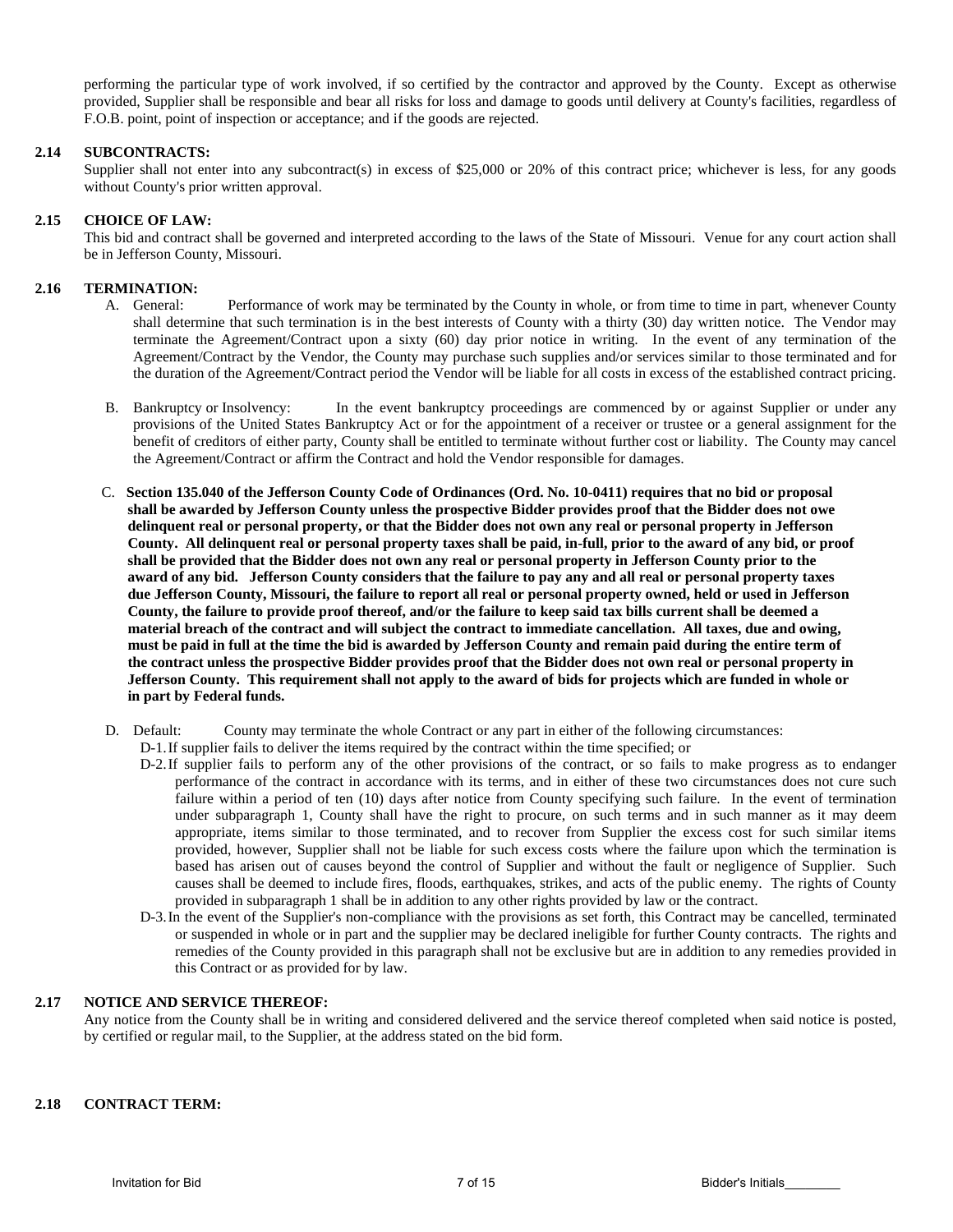Performance shall be governed solely by the terms and conditions as set forth in the Invitation for Bid, Bid Specifications, Bid Form and the Contract notwithstanding any language contained on any invoice, shipping order, bill of lading or other document furnished the Seller at any time and the acceptance by the County for any goods furnished.

#### **2.19 COMPLIANCE WITH APPLICABLE LAWS:**

Supplier warrants it has complied with all applicable laws, rules and ordinances of the United States, Missouri or any other Governmental authority or agency in the manufacture or sale of the goods, including but not limited to all provisions of the Fair Labor Standards Act of 1938, as amended, including provisions of the Home Rule Charter of Jefferson County, Missouri requiring all workers performing work under any contract with Jefferson County be paid a wage that is at least the prevailing hourly rate of wages for work of a similar character in Jefferson County.

#### **2.20 ACTS OF GOD:**

No party shall be liable for delays, nor defaults due to Acts of God or the public enemy, riots, strikes, fires, explosions, accidents, governmental actions of any kind or any other causes of a similar character beyond its control and without its fault or negligence.

#### **2.21 SELLER'S INVOICES:**

Invoices shall contain the following information. Contract number (if any), Purchase Order Number, Item number, contract description of goods or services, sizes, quantities, unit prices and extended totals. Invoices for and inquiries regarding payment should be addressed to the County Accounts Payable Clerk.

#### **2.22 APPROVAL:**

It is agreed the acceptance of a Bid shall not be valid and binding upon the County until approved by the County Purchasing Agent, County Council, and the County Counselor.

#### **2.23 RENEWAL OPTION:**

The County reserves the right to negotiate the contract for two (2) additional one-year terms with the written consent of the awarded vendor. If the contractor/vendor requests an increase in compensation for any renewal period, the vendor shall notify the Office of Contracts and Grants no less than 60 days prior to the end of the contract period. The County shall notify the Vendor of the intent to exercise the renewal option. However, failure to notify the Vendor does not waive the County's right to exercise the renewal option.

Indicate: [ ] Individual: [ ] Partnership: [ ] Corporation.

#### **2.24 INDIVIDUAL, PARTNERSHIPS, CORPORATIONS:**

Incorporated in the State of

#### **2.25 LITIGATION:**

This agreement shall be interpreted under the laws of the State of Missouri. Any disagreements, questions, controversies, litigation or other causes of action whatsoever arising from or under the terms of this agreement shall be resolved in the trial courts of 23rd Judicial Circuit Court of the State of Missouri-Hillsboro, Missouri.

**2.26 LANGUAGE:** Bids and all related documents will only be accepted in the English Language.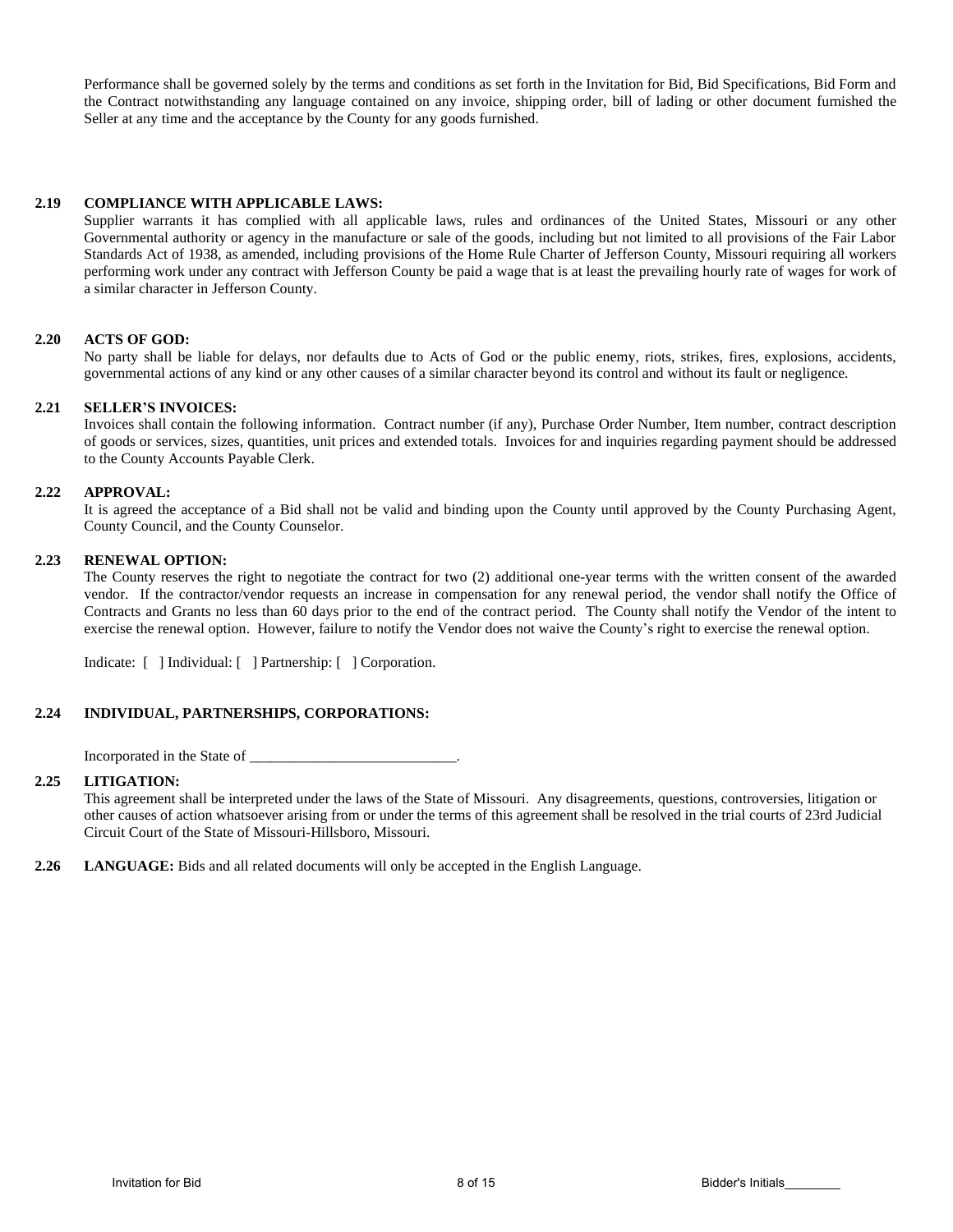### **AFFIDAVIT OF WORK AUTHORIZATION**

The grantee, sub grantee, contractor or subcontractor who meets the section 285.525, RSMo. definition of a business entity must complete and return the following Affidavit of Work Authorization.

| Comes now | (Name of Business Entity Authorized Representative) as                                                           |
|-----------|------------------------------------------------------------------------------------------------------------------|
|           | (Position/Title) first being duly sworn on my oath, affirm                                                       |
|           | (Business Entity Name) is enrolled and will continue to participate in the                                       |
|           | E-Verify federal work authorization program with respect to employees hired after enrollment in the program      |
|           |                                                                                                                  |
|           | (Bid/Grant/Subgrant/Contract/Subcontract) for the duration of the grant, subgrant, contractor, or subcontractor, |
|           | if awarded in accordance with subsection 2 of section 285.530, RSMo. I also affirm that                          |
|           | (Business Entity Name) does not and will not knowingly employ a person                                           |
|           | who is an unauthorized alien in connection with the contracted services related to                               |
|           | (Bid/Grant/Subgrant/Contract/Subcontract) for the duration of                                                    |
|           | the grant, subgrant, contract, or subcontract, if awarded.                                                       |

*In Affirmation thereof, the facts stated above are true and correct. (The undersigned understands that false statements made in this filing are subject to the penalties provided under section 575.040, RSMo.)*

| Authorized Representative's Signature                                                                                    | <b>Printed Name</b> |                  |  |  |
|--------------------------------------------------------------------------------------------------------------------------|---------------------|------------------|--|--|
| Title                                                                                                                    | Date                |                  |  |  |
| Subscribed and sworn to before me this $\frac{\overline{\text{OAY}}}{}$ of $\frac{\overline{\text{MONTH, YEAR}}}{}$ I am |                     |                  |  |  |
| commissioned as a notary public within the County of ____________________________, State of                              |                     | (NAME OF COUNTY) |  |  |
| (DATE)<br>(NAME OF STATE)                                                                                                |                     |                  |  |  |
| <b>Signature of Notary</b>                                                                                               | Date                |                  |  |  |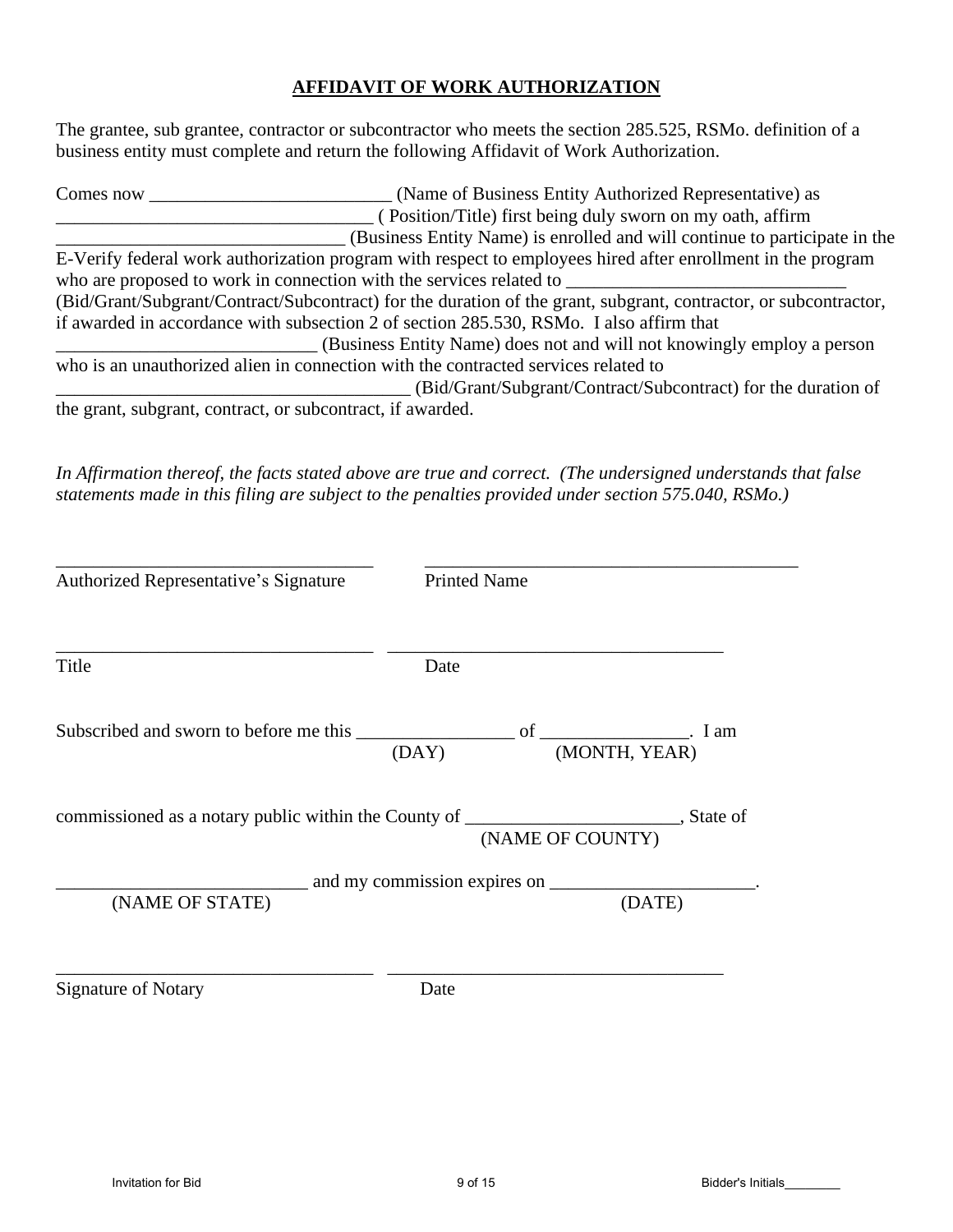### **AFFIDAVIT OF WORK AUTHORIZATION**

(Continued)

### **CURRENT BUSINESS ENTITY STATUS**

I certify that \_\_\_\_\_\_\_\_\_\_\_\_\_\_\_\_\_\_\_\_\_\_\_\_\_\_\_\_\_ (Business Entity Name) **MEETS** the definition of a business entity as defined in section 285.525, RSMo., pertaining to section 285.530, RSMo., as stated above.

\_\_\_\_\_\_\_\_\_\_\_\_\_\_\_\_\_\_\_\_\_\_\_\_\_\_\_\_\_\_ \_\_\_\_\_\_\_\_\_\_\_\_\_\_\_\_\_\_\_\_\_\_\_\_\_\_\_\_\_\_\_\_\_

\_\_\_\_\_\_\_\_\_\_\_\_\_\_\_\_\_\_\_\_\_\_\_\_\_\_\_\_\_\_ \_\_\_\_\_\_\_\_\_\_\_\_\_\_\_\_\_\_\_\_\_\_\_\_\_\_\_\_\_\_\_\_\_

Authorized Business Entity Authorized Business Entity Representative's Name Representative's Signature (Please Print)

Business Entity Name Date

As a business entity, the grantee, sub grantee, contractor, or subcontractor must perform/provide the following. The grantee, sub grantee, contractor, or subcontractor shall check each to verify completion/submission:

 $\Box$  Enroll and participate in the E-Verify federal work authorization program (Website: [http://www.dhs.gov/e-verify;](http://www.dhs.gov/e-verify) Phone: 888-464-4218: Email: [e-verify@dhs.gov\)](mailto:e-verify@dhs.gov) with respect to the employees hired after enrollment in the program who are proposed to work in connection with the services required herein;

AND

□ Provide documentation affirming said company's/individual's enrollment and participation in the E-Verify federal work authorization program. Documentation shall include a page from the E-Verify Memorandum of Understanding (MOU) listing the grantee's, subgrantee's, contractor's, or subcontractor's name and the MOU signature page completed and signed, at minimum, by the grantee, subgrantee, contractor, or subcontractor and the Department of Homeland Security – Verification Division; (if the signature page of the MOU lists the grantee's, subgrantee's, contractor's, or subcontrator's name, then no additional pages of the MOU must be submitted).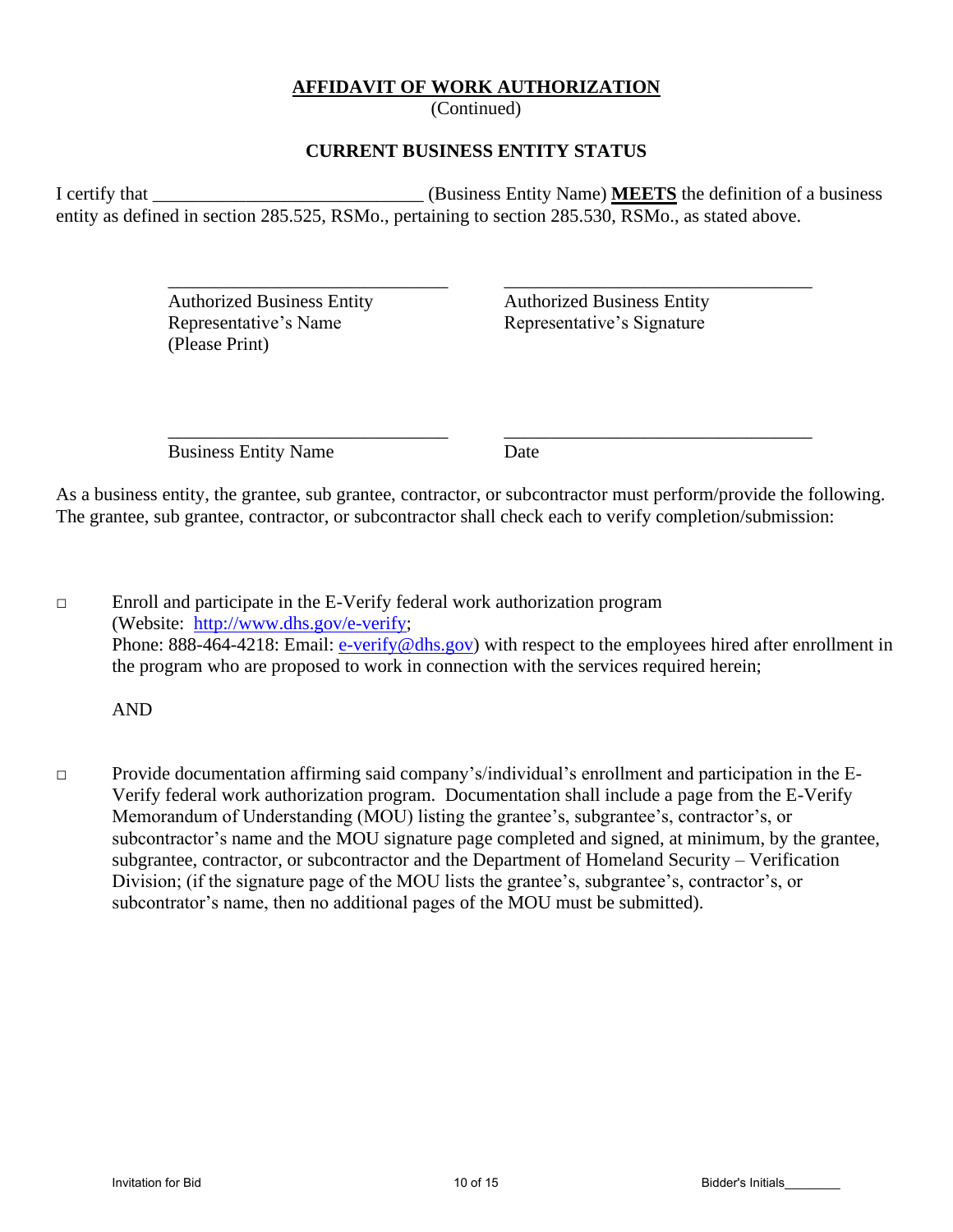# **Certification Regarding Debarment, Suspension, Ineligibility, And Voluntary Exclusion**

# **Contractor Covered Transactions**

- (1) The prospective contractor of the Recipient, \_\_\_\_\_\_\_\_\_\_\_\_\_\_\_\_\_\_\_\_\_\_, certifies, by submission of this document, that neither it nor its representatives is presently disbarred, suspended, proposed for debarment, declared ineligible, or voluntarily excluded from participation in this transaction by any Federal department or agency.
- (2) Where the Recipient's contractor is unable to certify to the above statement, the prospective contractor shall attach and explanation to this form.

CONTRACTOR:\_\_\_\_\_\_\_\_\_\_\_\_\_\_\_\_\_\_\_\_\_\_\_\_\_\_\_\_\_\_\_\_\_\_\_\_\_\_\_\_\_\_\_\_

By:\_\_\_\_\_\_\_\_\_\_\_\_\_\_\_\_\_\_\_\_\_\_\_\_\_\_\_\_\_\_\_\_\_\_\_\_\_\_\_\_\_\_\_\_\_\_\_\_\_\_\_\_\_\_\_

Signature Recipient's Name

Name and Title Division Contract Number

\_\_\_\_\_\_\_\_\_\_\_\_\_\_\_\_\_\_\_\_\_\_\_\_\_\_\_\_\_\_\_\_\_\_\_\_\_\_\_\_\_\_\_\_\_\_\_\_\_\_\_\_\_\_\_\_\_\_

\_\_\_\_\_\_\_\_\_\_\_\_\_\_\_\_\_\_\_\_\_\_\_\_\_\_\_\_\_\_\_\_\_\_\_\_\_\_\_\_\_\_\_\_\_\_\_\_\_\_\_\_\_\_\_\_\_\_

\_\_\_\_\_\_\_\_\_\_\_\_\_\_\_\_\_\_\_\_\_\_\_\_\_\_\_\_\_\_\_\_\_\_\_\_\_\_\_\_\_\_\_\_\_\_\_\_\_\_\_\_\_\_\_\_\_\_

\_\_\_\_\_\_\_\_\_\_\_\_\_\_\_\_\_\_\_\_\_\_\_\_\_\_\_\_\_\_\_\_\_\_\_\_\_\_\_\_\_\_\_\_\_\_\_\_\_\_\_\_\_\_\_\_\_\_

\_\_\_\_\_\_\_\_\_\_\_\_\_\_\_\_\_\_\_\_\_\_\_\_\_\_\_\_\_\_\_\_\_\_\_\_\_\_\_\_\_\_\_\_\_\_\_\_\_\_\_\_\_\_\_\_\_\_

\_\_\_\_\_\_\_\_\_\_\_\_\_\_\_\_\_\_\_\_\_\_\_\_\_\_\_\_\_\_\_\_\_\_\_\_\_\_\_\_\_\_\_\_\_\_\_\_\_\_\_\_\_\_\_\_\_\_

Street Address

City, State, Zip

Date

DUNS number

Cage Code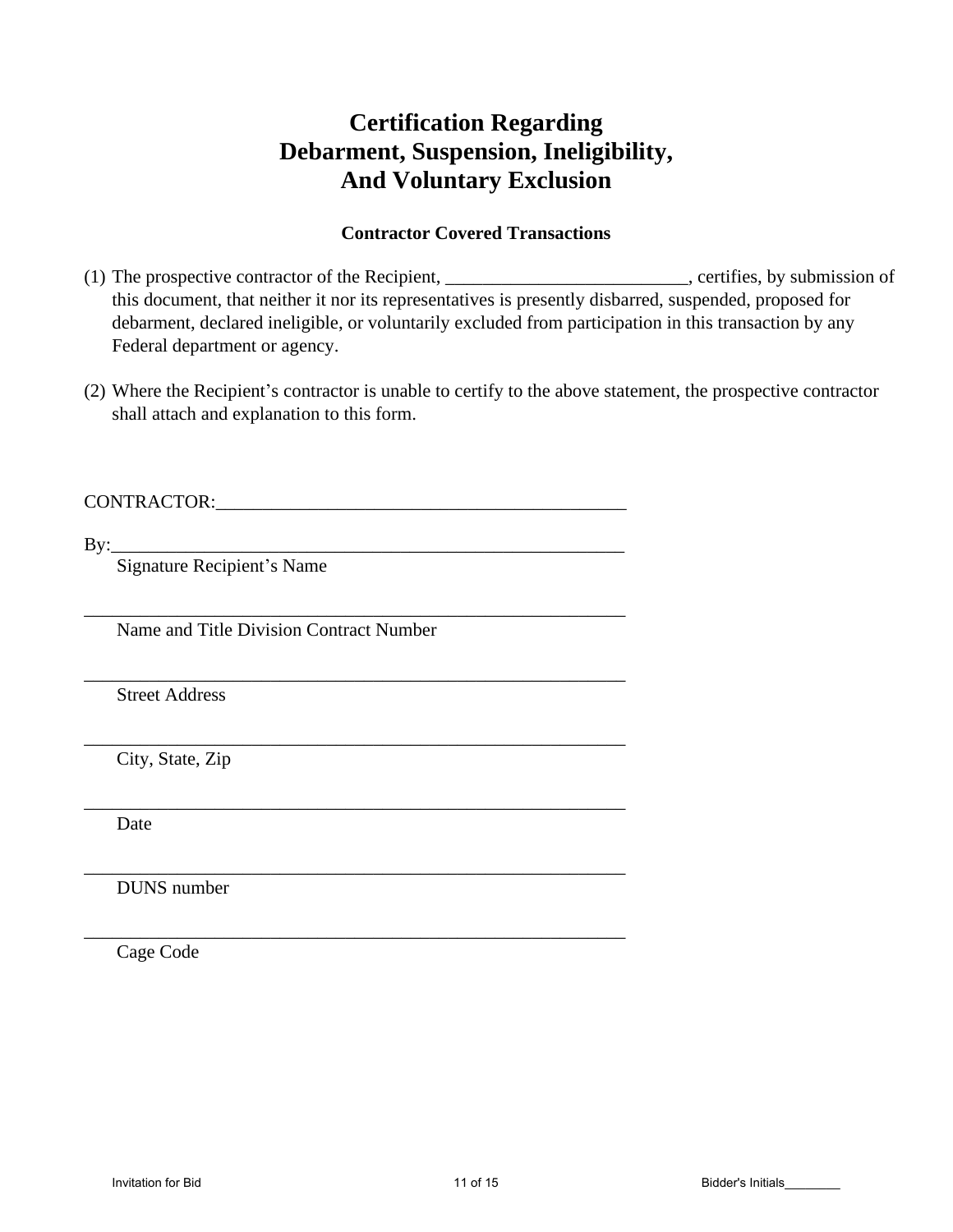# **REINFORCED CONCRETE ROADWAY DRAINAGE PIPE**

The County of Jefferson wishes to purchase reinforced concrete pipes of various sizes for use in maintaining and improving storm drainage along our roadways. The County maintains the right to select multiple vendors as necessary. The general specifications and price lists for each size and class of pipe material will be listed below in groups.

Reinforced concrete culvert pipe shall be tongue and groove, meeting the specifications of Section 1026 (Reinforced Concrete Culvert Pipe) of the October 2021 Missouri Standard Specifications for Highway Construction. Concrete pipe shall be pre-cast and shall conform to the requirements of the Specifications for Reinforced Concrete Culvert, Storm Drain and Sewer Pipe, AASHTO M 170(ASTM C76) Current Edition, with a shell thickness designated "Wall B" in circular pipe or to the requirements of Reinforced Concrete Elliptical Culvert Storm Drain and Sewer Pipe AASHTO M 207(ASTM C507) Current Edition.

Strength of concrete shall be a minimum of 4,000 psi. Type A flexible rubber type gaskets meeting the requirements of AASHTO M 198 shall be supplied with the pipe. Pre-cast concrete flared end sections shall comply with Section 1032 (Precast Concrete Flared End Sections) of the October 2021 Missouri Standard Specifications for Highway Construction.

Material will be ordered as needed.

Prices to be for truck load quantity delivered to each of the three maintenance sheds. Price will include all costs for shipping, handling, delivery, and assembly to locations specified by the County.

| De Soto Building                                                           | 2960 Lee Pyle Road, off of U.S. Highway 67                            |
|----------------------------------------------------------------------------|-----------------------------------------------------------------------|
| Hillsboro Building                                                         | 5275 State Highway B at Butcher Branch Road                           |
| House Springs Building                                                     | 6460 State Highway MM                                                 |
|                                                                            | In emergency, can we call you after regular hours? YES_______ NO_____ |
| If yes, name party to call:                                                |                                                                       |
| Telephone number:                                                          |                                                                       |
| Minimum Delivery Required (Circle One) Yes<br>If yes, amount $\frac{1}{2}$ | N <sub>0</sub>                                                        |
| Additional Supplier Fees \$                                                | Comments:                                                             |

The prices specified in this bid shall be firm through the first thirty (30) days, following the date of approval of the Agreement by the County, or if the Agreement will commence at a date later than its approval by the County, then prices shall be firm through the first thirty (30) days following commencement of the Agreement. Thereafter, Bidder may submit, to the County's Director of Public Works, on a monthly basis, a list or schedule describing any price adjustments to the prices submitted as part of the response to the Invitation for Bid. The County's Director of Public Works, or his designee, may, upon receipt of any such list or schedule, terminate the Agreement, in whole or in part, when in the sole discretion of the Director or his designee, any such price adjustments are too great. Any such termination shall be subject to the thirty (30) day written notice provisions of Section 2.16.A of this Agreement.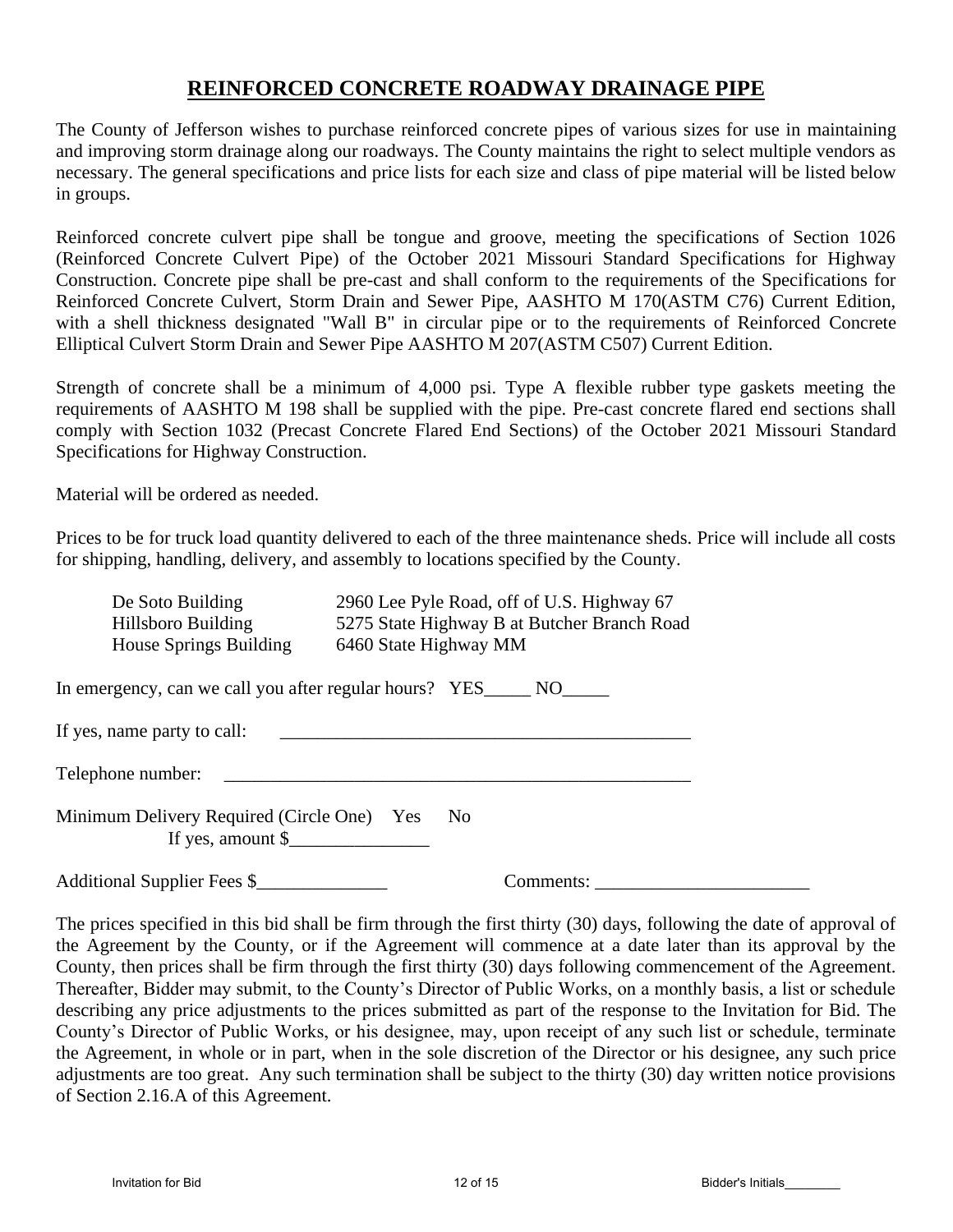| <b>PIPE</b><br><b>DIAMETER</b>                       | <b>CLASS III</b><br>PRICE PER<br>7.5'<br><b>SECTION</b>        | <b>CLASS III</b><br>PRICE PER<br>8' SECTION | <b>ROUND PIPES</b><br><b>CLASS III</b><br><b>FLARED</b><br><b>END</b><br><b>SECTION</b> | <b>CLASS V</b><br>PRICE PER<br>7.5'<br><b>SECTION</b> | <b>CLASS V</b><br>PRICE PER<br>8' SECTION | <b>CLASS V</b><br><b>FLARED</b><br><b>END</b><br><b>SECTION</b> |
|------------------------------------------------------|----------------------------------------------------------------|---------------------------------------------|-----------------------------------------------------------------------------------------|-------------------------------------------------------|-------------------------------------------|-----------------------------------------------------------------|
| 15"                                                  |                                                                |                                             |                                                                                         |                                                       |                                           |                                                                 |
| 18"                                                  |                                                                |                                             |                                                                                         |                                                       |                                           |                                                                 |
| 24"                                                  |                                                                |                                             |                                                                                         |                                                       |                                           |                                                                 |
| 30"                                                  |                                                                |                                             |                                                                                         |                                                       |                                           |                                                                 |
| 36"                                                  |                                                                |                                             |                                                                                         |                                                       |                                           |                                                                 |
| 42"                                                  |                                                                |                                             |                                                                                         |                                                       |                                           |                                                                 |
| 48"                                                  |                                                                |                                             |                                                                                         |                                                       |                                           |                                                                 |
| 54"                                                  |                                                                |                                             |                                                                                         |                                                       |                                           |                                                                 |
| $60$ "                                               |                                                                |                                             |                                                                                         |                                                       |                                           |                                                                 |
| 72"                                                  |                                                                |                                             |                                                                                         |                                                       |                                           |                                                                 |
| 84"                                                  |                                                                |                                             |                                                                                         |                                                       |                                           |                                                                 |
| 96"                                                  |                                                                |                                             |                                                                                         |                                                       |                                           |                                                                 |
|                                                      |                                                                |                                             | <b>ELLIPTICAL PIPES</b>                                                                 |                                                       |                                           |                                                                 |
| <b>ROUND</b><br><b>DIAMETER</b><br><b>EQUIVALENT</b> | <b>CLASS III</b><br><b>PRICE</b><br>PER 7.5'<br><b>SECTION</b> | <b>CLASS III</b><br>PRICE PER<br>8' SECTION | <b>CLASS III</b><br><b>FLARED</b><br><b>END</b><br><b>SECTION</b>                       | <b>CLASS V</b><br>PRICE PER<br>7.5'<br><b>SECTION</b> | <b>CLASS V</b><br>PRICE PER<br>8' SECTION | <b>CLASS V</b><br><b>FLARED</b><br><b>END</b><br><b>SECTION</b> |
| 18"                                                  |                                                                |                                             |                                                                                         |                                                       |                                           |                                                                 |
| 24"                                                  |                                                                |                                             |                                                                                         |                                                       |                                           |                                                                 |
| 30"                                                  |                                                                |                                             |                                                                                         |                                                       |                                           |                                                                 |
| 36"                                                  |                                                                |                                             |                                                                                         |                                                       |                                           |                                                                 |
| 42"                                                  |                                                                |                                             |                                                                                         |                                                       |                                           |                                                                 |
| 48"                                                  |                                                                |                                             |                                                                                         |                                                       |                                           |                                                                 |
| 60"                                                  |                                                                |                                             |                                                                                         |                                                       |                                           |                                                                 |
| 72"                                                  |                                                                |                                             |                                                                                         |                                                       |                                           |                                                                 |
| 84"                                                  |                                                                |                                             |                                                                                         |                                                       |                                           |                                                                 |
| 96"                                                  |                                                                |                                             |                                                                                         |                                                       |                                           |                                                                 |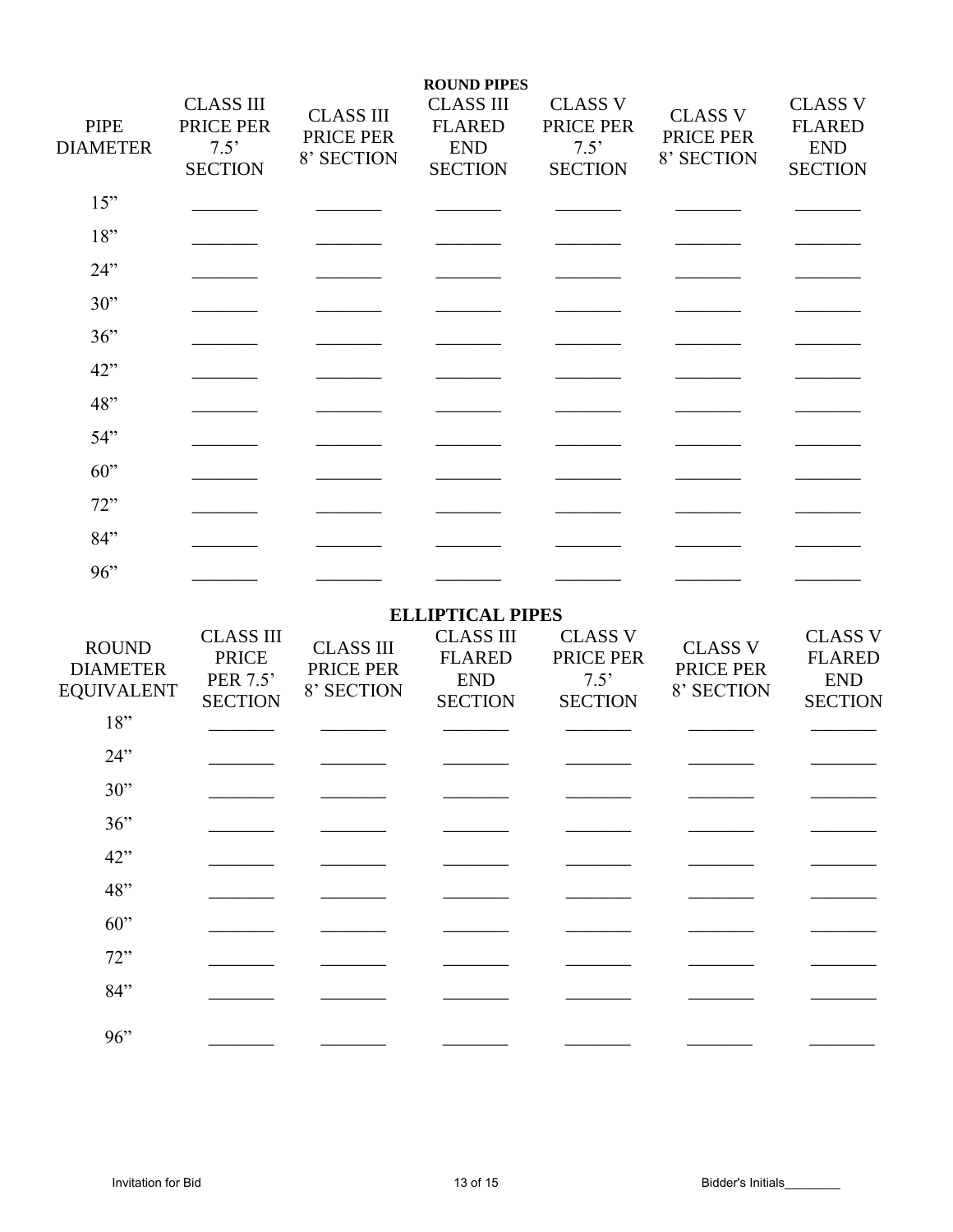|                                                                                                               |                                                                                                                                                   | In Witness thereof, the parties hereto have executed this Agreement, in triplicate, as |
|---------------------------------------------------------------------------------------------------------------|---------------------------------------------------------------------------------------------------------------------------------------------------|----------------------------------------------------------------------------------------|
| <b>Company Name</b>                                                                                           |                                                                                                                                                   | <b>County of Jefferson, State of Missouri</b>                                          |
| the control of the control of the control of the control of the control of the control of<br><b>Signature</b> |                                                                                                                                                   | <b>Dennis J. Gannon County Executive</b>                                               |
| <b>Print</b>                                                                                                  |                                                                                                                                                   |                                                                                        |
|                                                                                                               | Company Address: _______________                                                                                                                  |                                                                                        |
|                                                                                                               | <u> 1980 - Johann John Stone, mars et al. (1980)</u><br>the control of the control of the control of the control of the control of the control of |                                                                                        |
|                                                                                                               |                                                                                                                                                   |                                                                                        |

I hereby certify under section 50.660 RSMo., there is either: (1) a balance of funds, otherwise unencumbered, to the credit of the appropriation to which the obligation contained herein is chargeable, and a cash balance otherwise unencumbered, in the treasury, to the credit of the funds from which payment is to be made, each sufficient to meet the obligation contained herein; or (2) bonds or taxes have been authorized by vote of the people and there is a sufficient unencumbered amount of the bonds yet to be sold or of the taxes levied and yet to be collected to meet the obligation in case there is not a sufficient unencumbered cash balance in the treasury.

**\_\_\_\_\_\_\_\_\_\_\_\_\_\_\_\_\_\_\_\_\_\_\_\_\_\_\_\_\_\_\_\_\_\_\_\_\_\_\_**

**County Auditor**

**\_\_\_\_\_\_\_\_\_\_\_\_\_\_\_\_\_\_\_\_\_\_\_\_\_\_\_\_\_\_\_\_\_\_\_\_\_\_\_\_**

**APPROVED AS TO FORM**

**County Counselor**